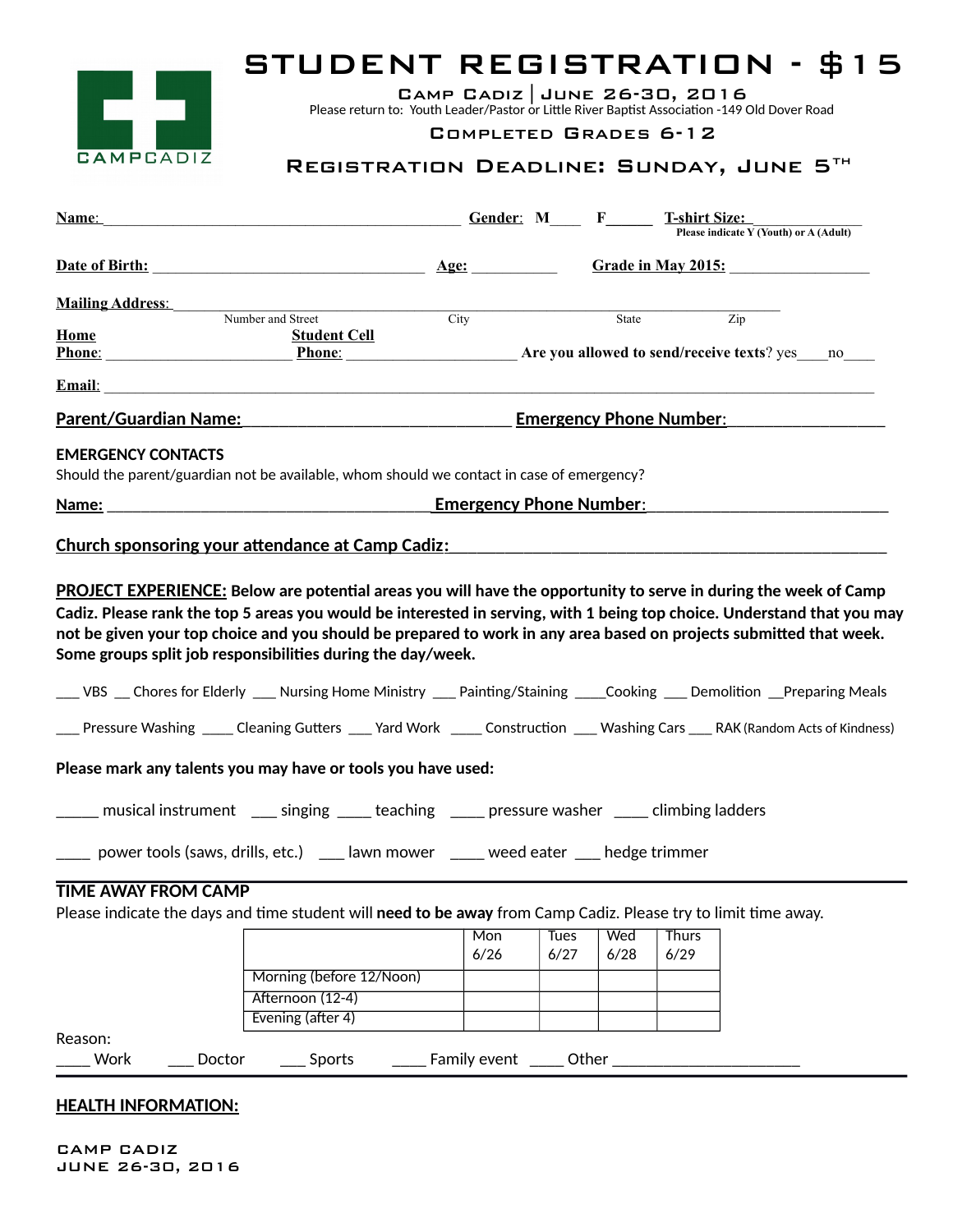| Are you currently on any medication? $\Box$ Yes $\Box$ No (medication will be turned in to camp medical staff on arrival)                                                                                                                                                                                                                                                                                                                                                                                                                                                                                                                                                                                                                                                                                              |
|------------------------------------------------------------------------------------------------------------------------------------------------------------------------------------------------------------------------------------------------------------------------------------------------------------------------------------------------------------------------------------------------------------------------------------------------------------------------------------------------------------------------------------------------------------------------------------------------------------------------------------------------------------------------------------------------------------------------------------------------------------------------------------------------------------------------|
| Are there any food allergies/dietary restrictions? $\Box$ Yes $\Box$ No                                                                                                                                                                                                                                                                                                                                                                                                                                                                                                                                                                                                                                                                                                                                                |
| Are there other health issues that might hinder your service to work in any area: $\Box$ Yes $\Box$ No                                                                                                                                                                                                                                                                                                                                                                                                                                                                                                                                                                                                                                                                                                                 |
| List any medicines or substances (including poison ivy/poison oak) to which you are allergic:                                                                                                                                                                                                                                                                                                                                                                                                                                                                                                                                                                                                                                                                                                                          |
| Has your child ever stayed away from home before? $\Box$ Yes $\Box$ No                                                                                                                                                                                                                                                                                                                                                                                                                                                                                                                                                                                                                                                                                                                                                 |
| If yes, for an extended period? $\Box$ Yes $\Box$ No Does your child sleep walk? $\Box$ Yes $\Box$ No                                                                                                                                                                                                                                                                                                                                                                                                                                                                                                                                                                                                                                                                                                                  |
|                                                                                                                                                                                                                                                                                                                                                                                                                                                                                                                                                                                                                                                                                                                                                                                                                        |
| Date of Tetanus Shot: \___/ \____/ Family Physician \___________________________ Phone:(\___) \_______________                                                                                                                                                                                                                                                                                                                                                                                                                                                                                                                                                                                                                                                                                                         |
|                                                                                                                                                                                                                                                                                                                                                                                                                                                                                                                                                                                                                                                                                                                                                                                                                        |
|                                                                                                                                                                                                                                                                                                                                                                                                                                                                                                                                                                                                                                                                                                                                                                                                                        |
| I understand that I will be under the guidance and polices of the Little River Baptist Association and its leaders. I agree to abstain from<br>the use of tobacco products, alcoholic beverages, illegal drugs, and any other behavior that would hinder my ministry during this week of<br>service as a Youth Summer Missionary. I understand that use of these substances, or involvement in questionable conduct, will be cause<br>for my parents to be called and I will be sent home.                                                                                                                                                                                                                                                                                                                             |
| I hereby authorize_____/don't authorize______ the publishing of photographs taken of my child in which he/she may be included with others,<br>including the surrounding areas depicted in said photographs, for use in any and all media without restriction for any private or public<br>purpose. I also grant permission to use his/her name, if desired, in connection with any said publication. I further grant permission to<br>copyright, re-use and republish photographic portraits or pictures of me. I acknowledge that since my child's participation is completely<br>voluntary, neither I nor my child nor any member of my family will receive financial compensation for the use of these photographs. I also<br>release them from any expectation of confidentiality for the use of said photographs. |
| I hereby affirm that I am the parent/guardian of the minor child listed on this form. I have read the above authorization, release and<br>agreement, prior to its execution; I fully understand the contents thereof. This agreement shall be binding upon me and my heirs, legal<br>representatives and assigns.                                                                                                                                                                                                                                                                                                                                                                                                                                                                                                      |

As a participant in Camp Cadiz, I wish to make clear my understanding, the Little River Baptist Association nor my church, assumes no responsibility for loss of property, damage to same, personal harm or illness that may occur. I, for myself, my heirs, executors, administrators, distributes and assigns, in consideration of my admission to volunteer service and other good and valuable considerations do hereby absolve the Little River Baptist Association and my church and hold them harmless from any claim or demand which I or they might conceivably assert upon the basis on the forgoing.

I, the undersigned parent/guardian, do hereby grant permission for my son/ daughter to attend Camp Cadiz. In order that my son/daughter may receive the proper medical treatment in the event that he/she may sustain injury or illness during the period of the trip, I hereby authorize church representatives to obtain or provide medical treatment for my son/daughter for such injury or illness during the trip, and I hereby hold the Little River Baptist Association & Camp Cadiz leadership, as well as its representatives, harmless in the exercise of this authority.

I further understand that there is always a possibility that my son/daughter may sustain physical illness or injury while on this trip. If this occurs, I hereby authorize the church representatives to refer my son/daughter to a medical treatment center (hospital, etc). I further acknowledge and understand that I will be responsible for any medical bill that may be incurred on behalf of my son/daughter for physical illness or injury that he/she may sustain during the trip.

Understanding that there is always a possibility that my son/daughter may sustain physical illness or injury, I acknowledge and understand that my son/daughter is assuming the risk of such physical illness or injury by his/her participation, and I further release the Little River Baptist Association, it churches, its representatives, and any homeowners from any claims for personal illness or injury that

CAMP CADIZ JUNE 26-30, 2016